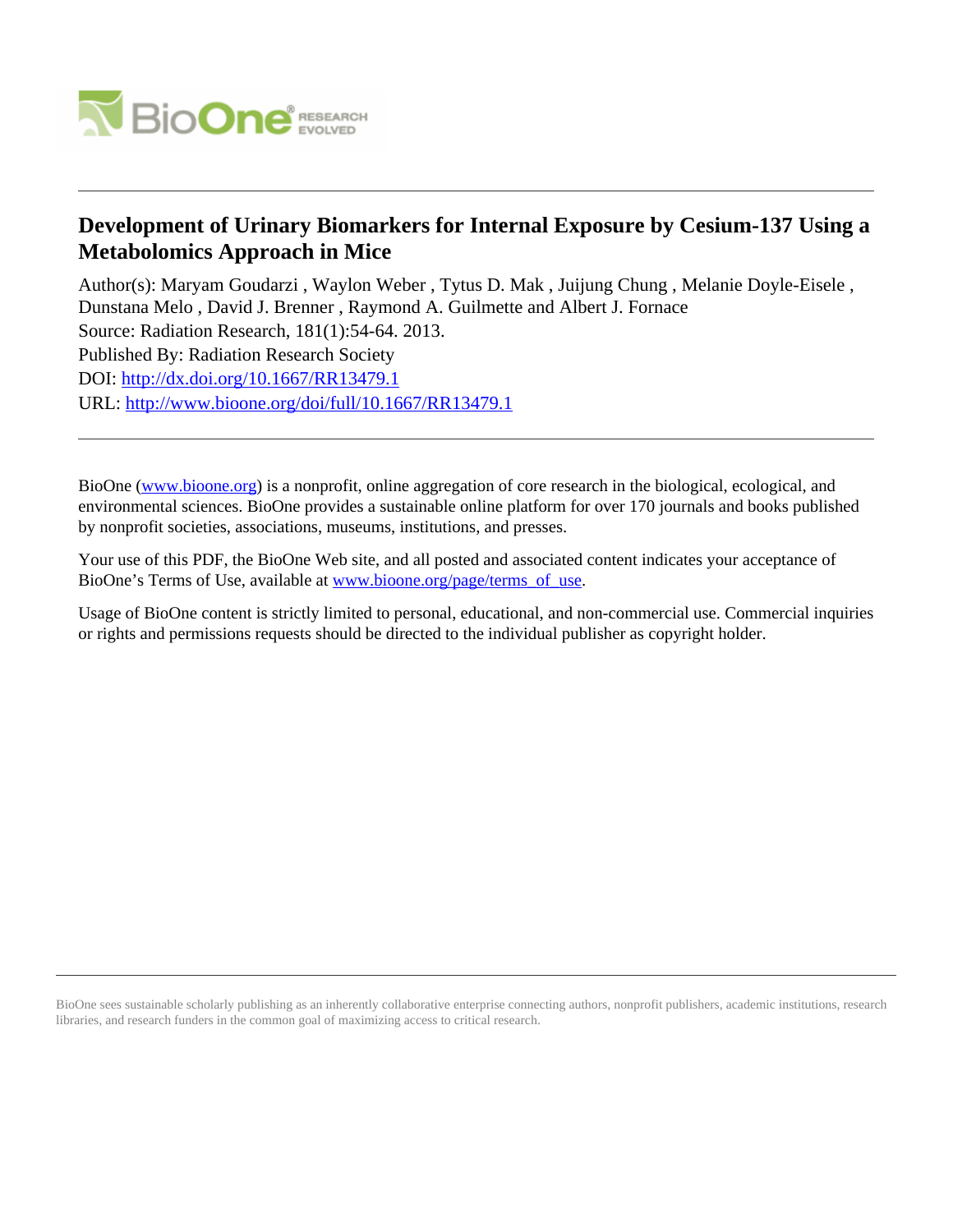# Development of Urinary Biomarkers for Internal Exposure by Cesium-137 Using a Metabolomics Approach in Mice

Maryam Goudarzi,<sup>a</sup> Waylon Weber,<sup>b</sup> Tytus D. Mak,<sup>c</sup> Juijung Chung,<sup>a</sup> Melanie Doyle-Eisele,<sup>b</sup> Dunstana Melo,<sup>b</sup> David J. Brenner,<sup>d</sup> Raymond A. Guilmette<sup>b</sup> and Albert J. Fornace Jr.<sup>a,c,1</sup>

<sup>a</sup> Biochemistry and Molecular and Cellular Biology, Georgetown University, Washington DC; <sup>b</sup> Lovelace Respiratory Research Institute, Albuquerque, New Mexico; <sup>c</sup> Lombardi Comprehensive Cancer Center, Georgetown University, Washington DC; and <sup>d</sup> Center for High-Throughput Minimally-Invasive Radiation Biodosimetry, Columbia University, New York, New York

Goudarzi, M., Weber, W., Mak, T. D., Chung, J., Doyle-Eisele, M., Melo, D., Brenner, D. J., Guilmette, R. A. and Fornace Jr., A. J. Development of Urinary Biomarkers for Internal Exposure by Cesium-137 Using a Metabolomics Approach in Mice. Radiat. Res. 181, 54–64 (2014).

Cesium-137 is a fission product of uranium and plutonium in nuclear reactors and is released in large quantities during nuclear explosions or detonation of an improvised device containing this isotope. This environmentally persistent radionuclide undergoes radioactive decay with the emission of beta particles as well as gamma radiation. Exposure to <sup>137</sup>Cs at high doses can cause acute radiation sickness and increase risk for cancer and death. The serious health risks associated with 137Cs exposure makes it critical to understand how it affects human metabolism and whether minimally invasive and easily accessible samples such as urine and serum can be used to triage patients in case of a nuclear disaster or a radiologic event. In this study, we have focused on establishing a time-dependent metabolomic profile for urine collected from mice injected with 137CsCl. The samples were collected from control and exposed mice on days 2, 5, 20 and 30 after injection. The samples were then analyzed by ultra-performance liquid chromatography coupled to timeof-flight mass spectrometry (UPLC/TOFMS) and processed by an array of informatics and statistical tools. A total of 1,412 features were identified in ESI<sup>+</sup> and ESI<sup>-</sup> modes from which 200 were determined to contribute significantly to the separation of metabolomic profiles of controls from those of the different treatment time points. The results of this study highlight the ease of use of the UPLC/TOFMS platform in finding urinary biomarkers for 137Cs exposure. Pathway analysis of the statistically significant metabolites suggests perturbations in several amino acid and fatty acid metabolism pathways. The results also indicate that <sup>137</sup>Cs exposure causes: similar changes in the urinary excretion levels of taurine and citrate as seen with external-beam gamma radiation; causes no attenuation in the levels of hexanoylglycine and N-acetylspermidine; and has unique effects on the levels of isovalerylglycine and tiglylglycine.  $\circ$  2014 by Radiation Research Society

## INTRODUCTION

Cesium-137  $(^{137}Cs)$  is one of the most feared fission radionuclides in nuclear reactors as it can easily spread in water and air after an explosion, and decays by high-energy pathways. With a half-life of 30 years, 95% of the released  $137Cs$  decays to  $137mBa$  barium-137 by beta emission, which in turn decays in  $150$  s by gamma emissions to stable  $137Ba$ . The Chernobyl accident and to a lesser extent the Goiania scrap metal and Fukushima Daiichi accidents are evidence to the historical notoriety of  $137Cs$  (1). The persistency of <sup>137</sup>Cs in soil and water decades after the Chernobyl accident and recently in Fukushima Daiichi calls for better screening of exposure to  $137Cs$  and predicting the health risks in the disaster zones. Research and industrial gamma irradiators frequently contain 137Cs, which also raises concern for terrorist use in a radiological dispersal device. Therefore, our team has focused on identifying 137Cs-induced metabolic pathway perturbations in easily accessible biofluids such as urine, which can help triage people in case of a radiologic or nuclear incident.

In this study we took advantage of the superior sensitivity that mass spectrometry has to offer in detecting even small changes in the urinary excretion levels of metabolites after <sup>137</sup>Cs exposure in mice. The absorbed doses ranged from about 2–10 Gy during the 30-day time course and were chosen to include those associated with acute radiation injury, up to and above the LD50. The overall metabolomic profile of the urine from mice exposed to 137Cs was mapped out by using an array of bioinformatics tools and compared to urine from control mice to determine statistically significant changes that may be used as early markers of exposure. The changes in the urinary metabolome of the mice over time indicate which pathways are the most

Editor note. The online version of this article (DOI: 10.1667/ RR13479.1) contains supplementary information that is available to all authorized users.

<sup>&</sup>lt;sup>1</sup>Address for correspondence: Georgetown University, Lombardi Comprehensive Cancer Center, Reservoir Road, Washington, DC 20057; e-mail: af294@georgetown.edu.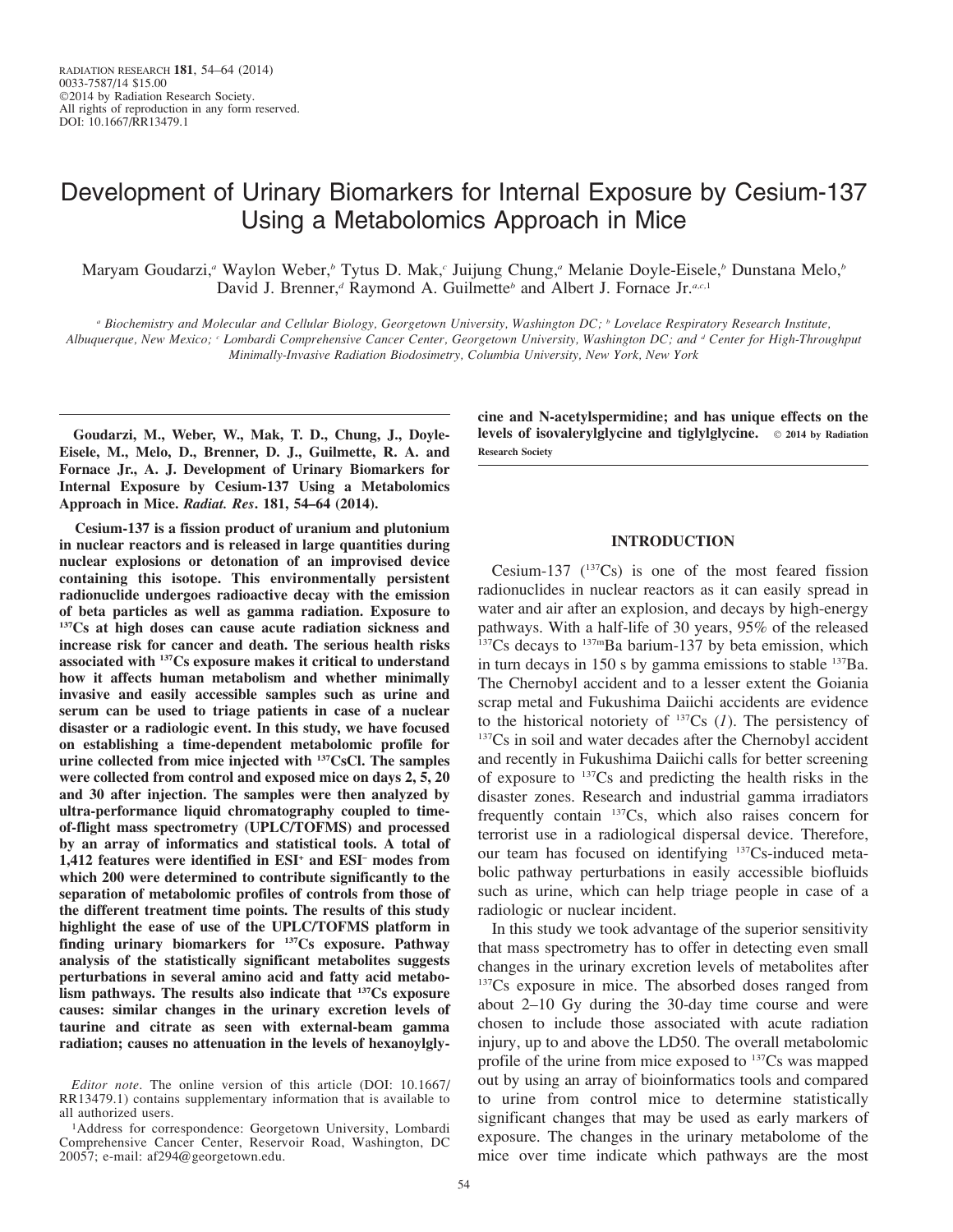affected as a result of 137Cs exposure. Furthermore, the selected significant 137Cs exposure markers were compared to known external-beam  $\gamma$  irradiation (henceforth referred to as  $\gamma$  irradiation in this article) markers to determine similarities between the two types of exposures.

There are several radiobiological considerations regarding the use of the internally deposited radionuclide  $137Cs$  to deliver radiation dose compared with the more typical application of external beams of X rays or gamma rays. First the distribution of radiation dose in a mouse model is relatively uniform both for internally deposited 137Cs and for external photon beam radiation. However, the temporal dose patterns for these two types of radiation exposure differ significantly. For acute external-beam irradiation, dose rates are often in the range of 500–1,000 mGy/min. By contrast, the initial dose rate for the amount of 137Cs used in this study was about 3 mGy/min, and this dose rate decreased by about twenty-fold by 28 days, the end of the irradiation period. It is well recognized that dose rate can affect the magnitude and type of biological effects resulting from such irradiation. However, potentially equally important are the effects of changes in dose rate during the dose delivery. How this rapid decrease in dose rate influences the measured end points is unknown, and is one of the central questions to be addressed. It is recognized that the results from this single study will not be adequate to fully sort out the relative effects of dose, dose rate and dose-rate changes.

## MATERIALS AND METHODS

#### Chemicals

Debrisoquine sulfate, 4-nitrobenzoic acid (4-NBA), xanthurenic acid, hippuric acid, urocanic acid, citric acid, a-ketoglutaric acid, bhydroxyisovaleric acid, uric acid, isethionic acid and taurine were purchased from Sigma-Aldrich (St. Louis, MO). O-Propanoylcarnitine[chloride] and isovalerylglycine were obtained from Fisher Scientific (Hanover Park, IL). Methylguanine was obtained from Tokyo Chemical Industry Co., LTD (Tokyo, Japan). The UPLC-grade solvents were purchased from Fisher Scientific (Hanover Park, IL).

#### Animals

Animal studies were approved by the Lovelace Biomedical and Environmental Research Institute (LBERI) Institutional Animal Care and Use Committee; conducted in facilities accredited by the Association for Assessment and Accreditation of Laboratory Animal Care International; and carried out in compliance with the Guide for the Care and Use of Laboratory Animals (National Research Council 1996). Eighty-four male C57Bl/6 mice aged 10–12 weeks with an average weight of 27.5 grams were obtained from Charles River Laboratories (Frederick, MD). The mice were quarantined at LBERI for 14 days prior to the start of the study. Each mouse was injected intraperitoneally (i.p.) with 50  $\mu$ L of 8.0  $\pm$  0.3 MBq <sup>137</sup>CsCl solution. As a note, the intraperitoneal route of administration was selected for convenience, as it has been demonstrated experimentally that the dosimetric biokinetics of 137Cs is very similar whether the soluble compound is administered by intravenous, intraperitoneal or inhalation routes (2). 137CsCl injected mice were then housed individually in microisolator cages, which were separated by lead shielding to minimize cross-irradiation. The control animals were left untreated and housed four mice per cage. The mice had access to Teklad Certified Global Rodent Diet 2016 (Harlan Teklad Madison, WI) and water except during dose administration and whole-body in vivo counting.

#### Dose Calculations

The <sup>137</sup>Cs retention measurements in vivo were obtained by serial counting for each mouse during the experiment using the LBERI in vivo photon counting system, which consisted of a single 5 inch diameter Phoswich [dual NaI(Tl) –  $CsI(Tl)$  detector] and associated pulse height analysis electronics. The whole-body retention data from each mouse were fitted to one- or two-component negative exponential functions, depending on when the mouse was sacrificed (short times only provided enough data for one-component fitting). The average whole-body retention of i.p.-injected <sup>137</sup>Cs in mice was determined to be:

$$
R(t) = 21.5e^{-1.0t} + 78.5e^{-0.096t}
$$

where  $R(t)$  is expressed as percentage of the injected dosage of  $137Cs$ , and t is in days. The respective retention half times were 0.7 days and 7.2 days.

To convert the empirical 137Cs retention data into radiation absorbed dose, specific absorbed fractions for electrons and photons published by Stabin et al.  $(3)$ , and which were developed specifically for young adult mice and rats, were converted into a dose coefficient (dose in Gy per unit decay of  $137Cs$  in equilibrium with  $137mBa$ ), and integrated over the experimental lifespan for each individual mouse. Since the biological distribution of <sup>137</sup>Cs and its absorbed radiation dose pattern is relatively uniform throughout the body, only the whole-body dose was calculated and used for this study.

To convert the empirical 137Cs retention data into radiation absorbed dose, the software RATDOSE (4) was used. This program uses specific absorbed fractions published by Stabin  $et$  al. (3), which were developed specifically for young adult mice and rats, to convert the deposition of photon and electron energy from the radioactive decay of  $137\text{Cs}$  and its radioactive progeny  $137\text{mBa}$  (assumed to be in secular equilibrium with the parent  $137Cs$ ) into absorbed radiation dose in Gy. Since the biological distribution of  $137Cs$  is relatively uniform throughout the body, only the whole-body dose was calculated and used for this study.

#### Urine Collection

Lovelace: Urine was collected 2, 3, 5, 20, and 30 days postinjection. Mice at each time point were sacrificed with i.p. injection of Euthasol (1:9 dilution with sterile saline) and urine was collected from the bladder of each mouse at necropsy with a syringe and needle. As a result the number of urine samples collected from mice at each time point varied, however this article focuses on the time points that contained at least five biological replicates (Table 1). Because only three urine samples could be collected from mice 3 days postinjection, this time point was eliminated from the study. Urine samples collected from control mice at days 20 and 30 were combined to increase the number of biological replicates at these times. Urine samples from control mice at days 2 and 3 were combined for the same reason (Table 1).

#### Sample Preparation and Mass Spectrometry Analysis

Urine samples were prepared as described previously by our group (5). Briefly, urine was diluted 1:4 in a 50% acetonitrile solution containing 30  $\mu$ M of 4-nitrobenzoic acid and 2  $\mu$ M of debrisoquine. The samples were centrifuged at maximum speed to precipitate out the proteins. A  $5 \mu L$  aliquot of the recovered supernatant was then injected into a reverse-phase  $50 \times 2.1$  mm Acquity 1.7 µm C18 column (Waters Corp, Milford, MA) coupled to a time of flight mass spectrometry (TOFMS). The 10-min long mobile phase gradient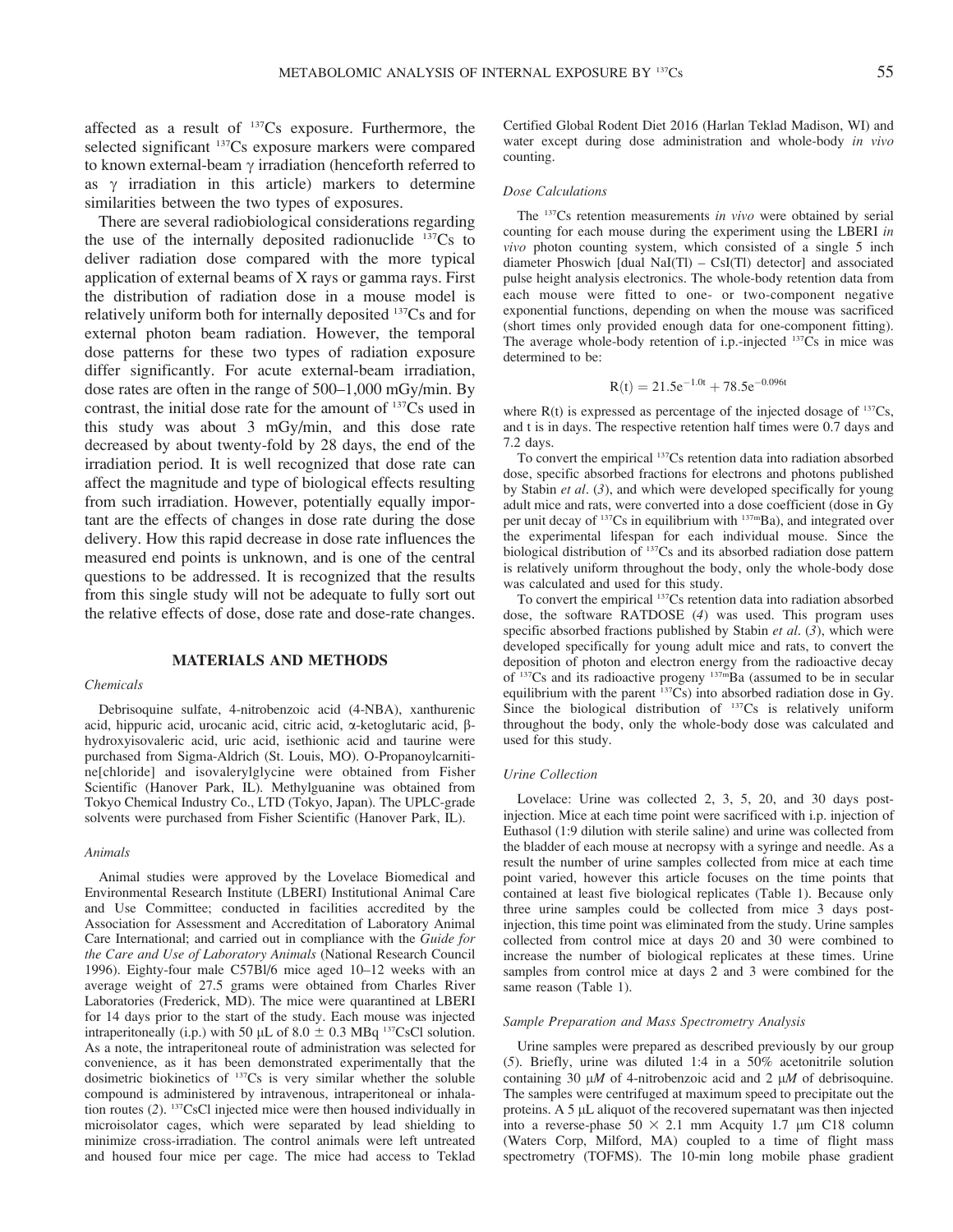TABLE 1 Number of Mice at each Urine Collection Time Point along with Cumulative Doses Estimated at each Time Point

| Treatment<br>group | Time<br>point | Number<br>of mice | Cumulative<br>average dose (Gy) |
|--------------------|---------------|-------------------|---------------------------------|
| Control            | Day 2         | 8                 |                                 |
|                    | Day 5         | 6                 |                                 |
|                    | Day 20        |                   |                                 |
|                    | Day 30        |                   |                                 |
| $137Cs$ exposed    | Day 2         | 5                 | 1.95                            |
|                    | Day 5         |                   | 4.14                            |
|                    | Day 20        | 8                 | 9.46                            |
|                    | Day 30        |                   | 9.91                            |

switched from 100% aqueous solvent to 100% organic at a flow rate of 0.5 mL/min. The QTOF Premier mass spectrometer was operated in positive (ESI<sup>+</sup>) and negative (ESI<sup>-</sup>) electrospray ionization modes. The MS data were acquired in centroid mode and processed using MassLynx software (Waters Corp, Milford, MA).

#### Data Processing

As described previously (4) MarkerLynx software (Waters Corp, Milford, MA) was used to construct a data matrix consisting of the retention time, m/z, and abundance value (by the normalized peak area) for each ion using the raw MS chromatograms. The abundance value of each ion was normalized as a ratio of the total ion count (TIC) of creatinine at  $m/z$  of 114.0667 ([M+H]<sup>+</sup>) and retention time of 0.32 min in each sample. Creatinine normalization has been utilized in our previous studies and deemed appropriate as the total excretion of creatinine remains relatively unchanged in IR-exposed mice when compared to control mice (11 and supplementary material Fig. S2A; http://dx.doi.org/10.1667/RR13479.1.S1). In-house statistical analysis programs along with SIMCA-P<sup>+</sup> (Umetrics, Umea, Sweden) and Random Forests  $(RF)$  were utilized during this analysis. SIMCA-P<sup>+</sup> was utilized to evaluate the entire data matrix in an unsupervised and holistic manner as described previously (5). Briefly, the data was Pareto scaled to increase the importance of low abundance ions prior to unsupervised PCA analysis. This step was critical in that it revealed global trends in the data that gave direction to the more targeted analyses by our in-house program. This program allowed extraction of the ions with nonzero abundance values, which were detected in at least 70% of samples in each study group. Data were then logtransformed and analyzed for statistical significance by the nonparametric Mann-Whitney U statistical hypothesis test ( $P < 0.05$ ). Statistical significance testing for ions with nonzero abundance values in at least 70% of the samples in only one group were analyzed as categorical variables for presence status (i.e., nonzero abundance) by Fisher's exact test ( $P \le 0.05$ ). The log-transformed data for statistically significant full-presence ions was then utilized for principal component analysis (PCA) by singular value decomposition for the purpose of data visualization. Lastly, RF was employed to confirm the results by constructing 10,000 trees with variable importance over 25 independent random forests. Multidimensional scaling (MDS) plots were created using the top 20 ranked ions to achieve the highest classification accuracy. Heat maps were generated on the top 100 ranked ions, grouped by treatment and the metabolites hierarchically clustered by complete linkage using Euclidian distance.

#### Metabolic Pathway Analysis

Statistically significant ions were putatively identified by in-house software, which utilizes the Human Metabolome Database (HMDB), and the Kyoto Encyclopedia of Genes and Genomes (KEGG) database (6). The  $m/z$  values were used to putatively assign IDs to the ions by neutral mass elucidation, which was accomplished by considering the possible adducts,  $H^+$ , Na<sup>+</sup> and/or NH<sub>4</sub><sup>+</sup> in the ESI<sup>+</sup> mode, and H<sup>-</sup> and Cl– in the ESI– mode. The masses were then compared to the exact mass of small molecules in the databases, from which putative metabolites were identified with a mass error of 20 parts per million (ppm) or less. KEGG annotated pathways associated with these putative metabolites were also identified. Selected metabolites from these pathways were later validated by tandem mass spectrometry (MS/MS) as described below.

#### MS/MS Validation of Select Metabolites

Putative identities of the selected metabolites were determined using online databases as mentioned above within a predefined monoisotopic mass error window of 7 ppm. The retention time of each metabolite was considered to narrow down the possibilities of the putative identifications. Several of the putatively identified statistically significant metabolites ( $P < 0.05$ , Mann-Whitney U test) were then chosen based on their biological relevance for further MS/MS validation against commercially available pure standards. A Q-Tof Premier<sup>TM</sup> MS with ramping collision energy between 5–55 eV was used to create an MS/MS fragmentation pattern for the selected metabolites, which were then compared to that of pure chemicals for validation purposes. In the case of O-propanoylcarnitine, the pure standard was spiked in a urine sample for compound stabilization and to create the same matrix effect as seen in the biological samples. As for the ion  $[M+H]^+= 244.1546$ , HMDB was initially used to putatively identify it as tiglylcarnitine within a 7 ppm mass error window. However we could not commercially obtain a pure chemical standard for this metabolite. Therefore, online databases and Pubmed were utilized to predict the MS/MS spectrum of tiglylcarnitine. Acylcarnitine species are known to give rise to two distinct daughter ions in  $ESI<sup>+</sup>$  mode at  $m/z$  of 85 and 144 due to McLafferty rearrangement (7). This is represented by cleavage at sites 1 and 2 in supplementary material Fig. S4; http://dx.doi.org/10.1667/RR13479.1. S1. These fragments are characteristic of acylcarnitines and are routinely used to identify them in urine and serum (8). In addition to these two fragments, the loss of carnitine group with  $m/z$  of 161 as described in ref. (7) and depicted by cleavage 3 in supplementary material Fig. S4 is also one of the expected fragments. The acyl group of tiglylcarnitine was predicted to produce a fragment at m/z of 185 as depicted by cleavage 1 in supplementary material Fig. S4 after the loss of quaternary ammonium moiety with  $m/z$  of 59. Furthermore, the loss of quaternary ammonium group and the carboxyl group (COO– ) of the carnitine moiety can produce a fragment at  $m/z$  135. The peak at  $m/z$  of 201 is believed to be due to the loss of the carboxyl group. After calculating the  $m/z$  of the expected daughter ions, the spectral feature at  $[M+H]^+= 244.1546$  was fragmented using collision energy of 7 eV. The resulting MS/MS spectrum was then compared against the calculated fragments mentioned above from which the chemical structure of tiglylcarnitine was elucidated. The obtained MS/MS spectrum was also investigated for the spectral features published in ref. (9) for further confirmation.

### RESULTS

We used a variety of statistical tools to model and evaluate the unique urinary metabolomic signature of  $^{137}Cs$ exposed mice as explained below. PCA on the full dataset was first conducted in SIMCA- $P^+$  to determine overall differences in the urinary metabolomic signatures of control and 137Cs exposed mice. Figure 1A shows that even with a completely unsupervised methodology, differentiation between the two groups using the abundances of 747 ions in the ESI<sup>+</sup> mode was evident. With the exception of one urine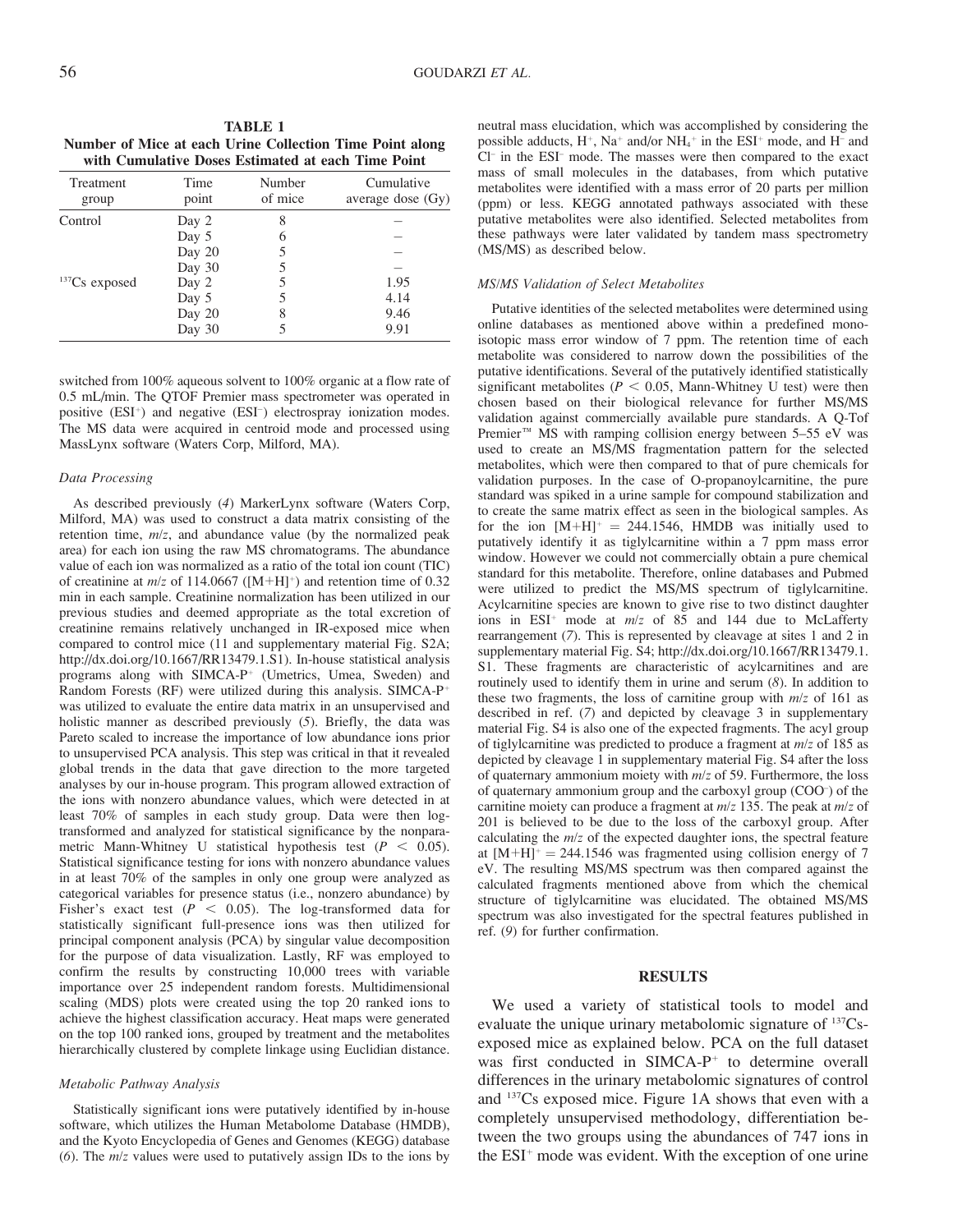

FIG. 1. The urinary metabolomic profile of <sup>137</sup>Cs-exposed mice shows significant separation from that of control mice in ESI<sup>+</sup> mode. Panel A: PCA conducted on the full dataset generated in SIMCA-P<sup> $+$ </sup> showing the separation of the urinary metabolomic signatures of control mice (at all time points) and <sup>137</sup>Cs-exposed mice (at all time points). Panel B: PCA conducted only on data from statistical significant ions. Panel C: Random-Forests-created multidimensional scaling (MDS) plot both depicting visible separation of metabolomic profiles using the top statistically significant metabolites. Each red circle or diamond represent a urine sample collected from a mouse in the <sup>137</sup>Cs-exposed group and each black dot or diamond is a urine sample collected from a mouse in the control group. Panel D: Random Forests-created heatmap of the top ranked 100 ions grouped by treatment and hierarchically clustered using Euclidian distance.

sample from a <sup>137</sup>Cs-exposed mouse, the rest of the exposed samples clustered together and were distinguishable from the control mice on the second component  $(t[2])$  of the PCA score scattered plot.

Moreover, urine samples from <sup>137</sup>Cs-exposed mice were divided into 4 groups based on post-exposure urine collection date (Table 1). Each time point was then compared to its corresponding control samples to determine time point and cumulative dose-specific metabolomic signature. When conducting PCA on only the statistically significant subset of ions at day 2 post-exposure, the urinary metabolomic profile of 137Cs-exposed mice was well separated from that of the corresponding control mice as shown in Fig. 1B. RF was later used to further confirm the separation of the metabolomic signature of day 2 after <sup>137</sup>Csexposure from that of control mice. The proximity matrix based multidimensional scaling (MDS) plot (Fig. 1C) shows that the metabolomic signatures can be separated with 92% accuracy using only the 20 ions with the highest variable importance. Therefore, RF along with the aforementioned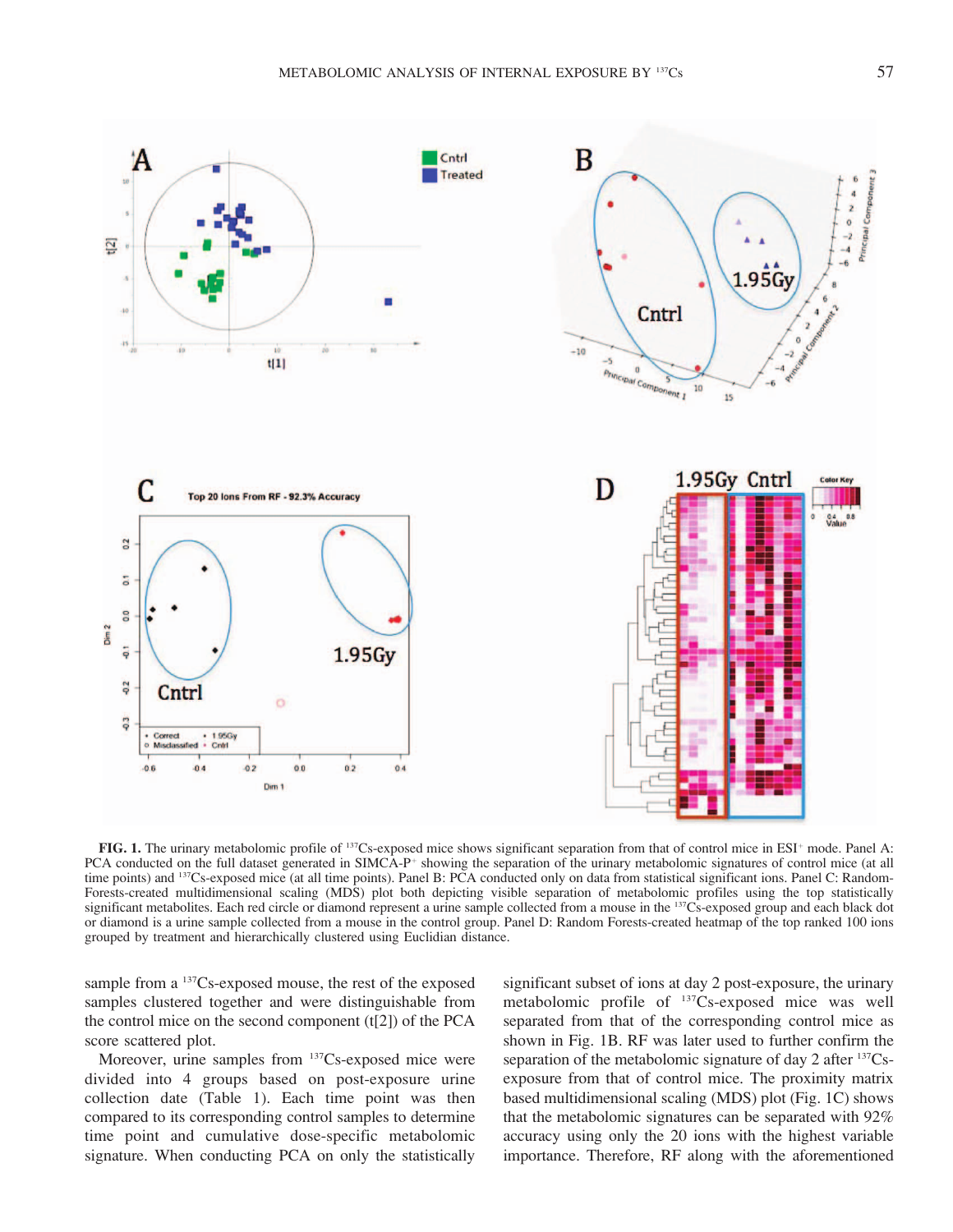

FIG. 2. Separation of metabolomic signatures of 137Cs-exposed and control mice becomes more evident at later time points, which correlates to higher cumulative doses. A) RF generated MDS plot and B) heatmap show a clear separation of metabolomic profile of day-5 urine samples from that of control urine samples. C) Distinct changes in the metabolomic profile of urine from mice at different doses lead to the separation of the profiles as shown in this RF-generated MDS plot with the top ranked 6 ions.

statistical tools establishes a unique metabolomic signature for early 137Cs exposure. Figure 1D shows the RF-created heatmap of the top ranked 100 ions with the most variable importance, which were grouped by treatment and hierarchically clustered by Euclidian distance. This heatmap depicts a clear separation between the urinary metabolomic signature of exposed and control mice 2 days post-exposure.

The results indicate that  $137Cs$  causes sufficient pathway perturbations in mice that even as early as 2 days postexposure and at as low as 1.95 Gy exposure the urinary metabolomic profile of mice changes significantly and is easily distinguishable from that of control mice. The same statistical tools were employed to study the differences in the urinary metabolome of mice at 5, 20 and 30 days postexposure and respective doses of 4.14, 9.46 and 9.91 Gy. At higher cumulative doses the separation becomes more evident. For instance, Fig. 2A shows that at 4.14 Gy (day 5) the metabolomic profiles could be separated with higher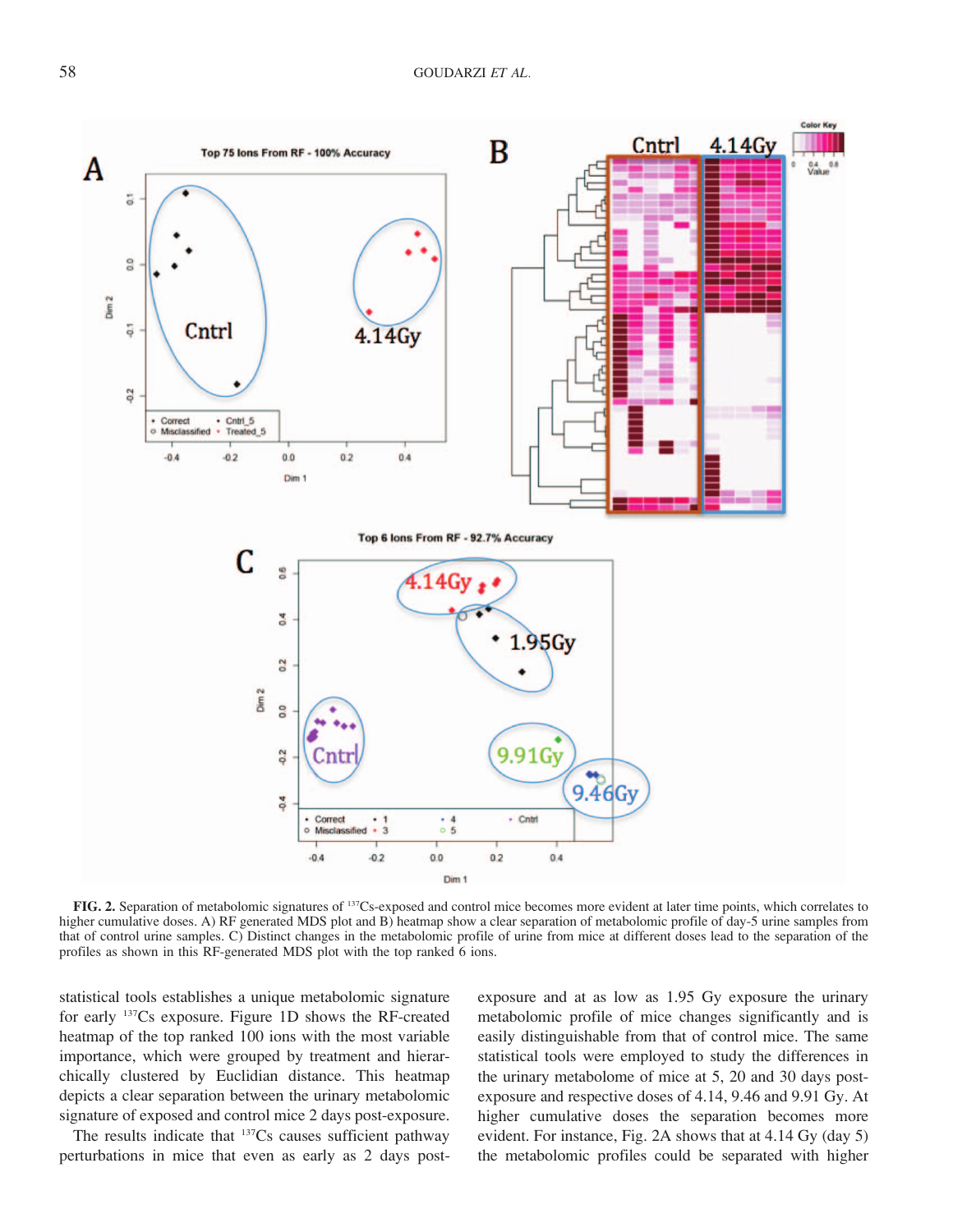| Sample no. | <b>KEGG ID</b>      | Description (generic name)       | ESI Mode   | Observed m/z RT | Fold change $(Cs/cntrl)^*$ |      |                 |                 |
|------------|---------------------|----------------------------------|------------|-----------------|----------------------------|------|-----------------|-----------------|
|            |                     |                                  |            |                 | D <sub>2</sub>             | D5   | D <sub>20</sub> | D <sub>30</sub> |
|            | C <sub>02470</sub>  | Xanthurenic acid*                | <b>POS</b> | 206.045 1.4388  | 0.51                       | 0.63 | 0.56            | 0.58            |
|            |                     | Unknown                          | <b>POS</b> | 162.0551 3.0656 | 0.40                       | 0.46 | 0.21            | 0.24            |
|            |                     | Unknown                          | <b>POS</b> | 338.0862 0.5976 | 0.47                       | 0.55 | 0.64            | 0.68            |
|            |                     | Tiglylcarnitine <sup>†</sup>     | <b>POS</b> | 244.1546_3.3977 | 0.18                       | 0.14 | 0.14            | 0.13            |
|            | LMFA07070001        | Hexanoylcarnitine*               | <b>POS</b> | 260.1862 3.2675 | 0.33                       | 0.63 | 0.73            | 0.64            |
| 6          |                     | Tiglylglycine*                   | <b>POS</b> | 180.0659_1.9485 | 1.22                       | 3.05 | 2.24            | 1.89            |
|            | C00407              | Isoleucine/Leucine*              | <b>POS</b> | 132.0881 0.3049 | 0.81                       | 0.76 | 0.53            | 0.53            |
| 8          |                     | Unknown                          | <b>POS</b> | 166.0724_0.3294 | 1.25                       | 1.21 | 1.25            | 1.26            |
| 9          |                     | $\beta$ -hydroxyisovaleric acid* | <b>POS</b> | 119.0497 2.0681 | 1.19                       | 1.51 | 1.54            | 1.90            |
| 10         | C01586              | Hippuric acid*                   | <b>NEG</b> | 178.0502 1.9084 | 5.75                       | 2.69 | 2.91            | 1.88            |
| 11         |                     | Isovalerylglycine*               | <b>NEG</b> | 158.0817_1.5374 | 0.90                       | 0.83 | 0.79            | 0.75            |
| 12         | C00158              | Citrate*                         | <b>NEG</b> | 191.0187_0.3418 | 0.31                       | 0.63 | 0.86            | 0.94            |
| 13         |                     | Unknown                          | <b>NEG</b> | 206.0459_1.9205 | 0.39                       | 0.62 | 1.72            | 2.33            |
| 14         | C00366              | Uric qcid*                       | <b>NEG</b> | 167.0201 0.3246 | 0.93                       | 0.87 | 2.50            | 1.54            |
| 15         | C00245              | Taurine*                         | <b>NEG</b> | 124.0067 0.2971 | 1.75                       | 1.88 | 5.19            | 1.31            |
| 16         |                     | N-Acetyltaurine                  | <b>NEG</b> | 166.0174 0.324  | 1.66                       | 1.33 | 1.82            | 1.02            |
| 17         | C <sub>05</sub> 123 | Isethionic acid*                 | <b>NEG</b> | 124.9917 0.3236 | 1.92                       | 1.95 | 2.58            | 1.39            |
| 18         | C00026              | $\alpha$ -Ketoglutaric acid*     | <b>NEG</b> | 145.014 0.3193  | 0.72                       | 0.68 | 0.81            | 0.86            |

TABLE 2. Selected Urinary Metabolite Markers of <sup>137</sup>Cs Exposure

Notes. Asterisks represent those metabolites that were validated by tandem MS/MS in this study. \*Designated metabolites whose identities were confirmed by tandem MS. <sup>+</sup>Designates tiglylcarnitine whose daughter ions were first calculated and compared to known carnitine species prior to MS/MS fragmentation. The fold change after 2, 5, 20 or 30 days was calculated for each metabolite by normalizing the intensity value of a metabolite to that of creatinine in each 137Cs-exposed urine sample and averaging over the technical replicates, then dividing it by the average creatinine normalized intensity value of the same metabolite in the urine of control mice. The values were further normalized to internal standards in each ESI mode.

accuracy (100%) with more metabolites (75) as shown in the RF-generated MDS plot. Furthermore, each cumulative dose creates a unique metabolomic signature distinguishable from that of the other doses and control mice. The top ranked 6 ions can be used to separate the metabolomics profile of each dose from the rest with 92% accuracy as shown in Fig. 2C. Three of these ions have been putatively assigned to guanine  $([M+H]^+ = 325.0889)$ , hydroxyindolepyruvate  $([M+H]^+ = 220.0637)$  and phenylalanine  $([M+H]^+] = 188.0743$ ) while the identities of the other three could not be assigned.

With the utilization of various statistical tests such as Mann-Whitney U test and Welch's t test, we were able to focus our search on the metabolites that contributed most to the separation of metabolomic profiles at different doses/ time points. The average ion abundances in each ESI mode were used to select metabolite markers that are dose specific as well as show specific up or down-regulation trends across the doses/time points. Table 2 summarizes several of these metabolites along with the fold changes in their abundances post-injection. The fold changes were calculated by dividing the average urinary abundance of an ion in  $137Cs$ -exposed mice to that of the same ion in the control mice at matched dose/time points.

The ions in Table 2 are also among the top statistically significant in <sup>137</sup>Cs exposure, some of which show the same up-regulation trend post-exposure as seen with  $\gamma$  irradiation (supplementary material Table S1; http://dx.doi.org/10. 1667/RR13479.1.S2). Among the top abundant ions in the urine of 137Cs-exposed mice were uric acid (167.0201 [M-H]<sup>-</sup>), taurine (124.0067 [M-H]<sup>-</sup>), putative N-acetyltaurine (166.0724 [M-H]– ) and hexanoylcarnitine (206.1862 [M- $H$ <sup>+</sup>). Uric acid, taurine and hexanoylcarnitine were chemically validated by MS/MS. Except for hexanoylcarnitine, the above metabolites showed the same up-regulation pattern as seen with  $\gamma$  irradiation (10, 11). The creatinine normalized urinary abundance of uric acid shows a 2.5-fold increase 20 days post-exposure and the urinary abundance levels of taurine show a 1.7-fold increase post-exposure as early as day 2 and up to fivefold at 20 days post-exposure. This is in accordance with previous  $\gamma$ -irradiation studies (10). Figure 3 shows the dose response at various time points post-injection for four up-regulated metabolite markers. The urinary excretion levels of isethionic acid, a taurine pathway metabolite, shows similar upregulation trends to taurine. Tiglylglycine (TG) is also among the upregulated metabolite. TG is a byproduct of isoleucine degradation pathway and is formed by the action of a mitochondrial complex-1 enzyme. The data show that its levels increase up to threefold by day 5 post-exposure at a dose of 4.14 Gy and persist through day 30 post-exposure at a dose of 9.91 Gy. This may indicate a perturbation in the function of mitochondrial complex-1 in response to  $137Cs$ exposure as early as 2 days post-exposure. Another upregulated ion is 166.0724 m/z and retention time of 0.3294. This metabolite was first putatively identified as methylguanine, however its identity could not be validated by MS/ MS. Nonetheless, this metabolite shows distinct and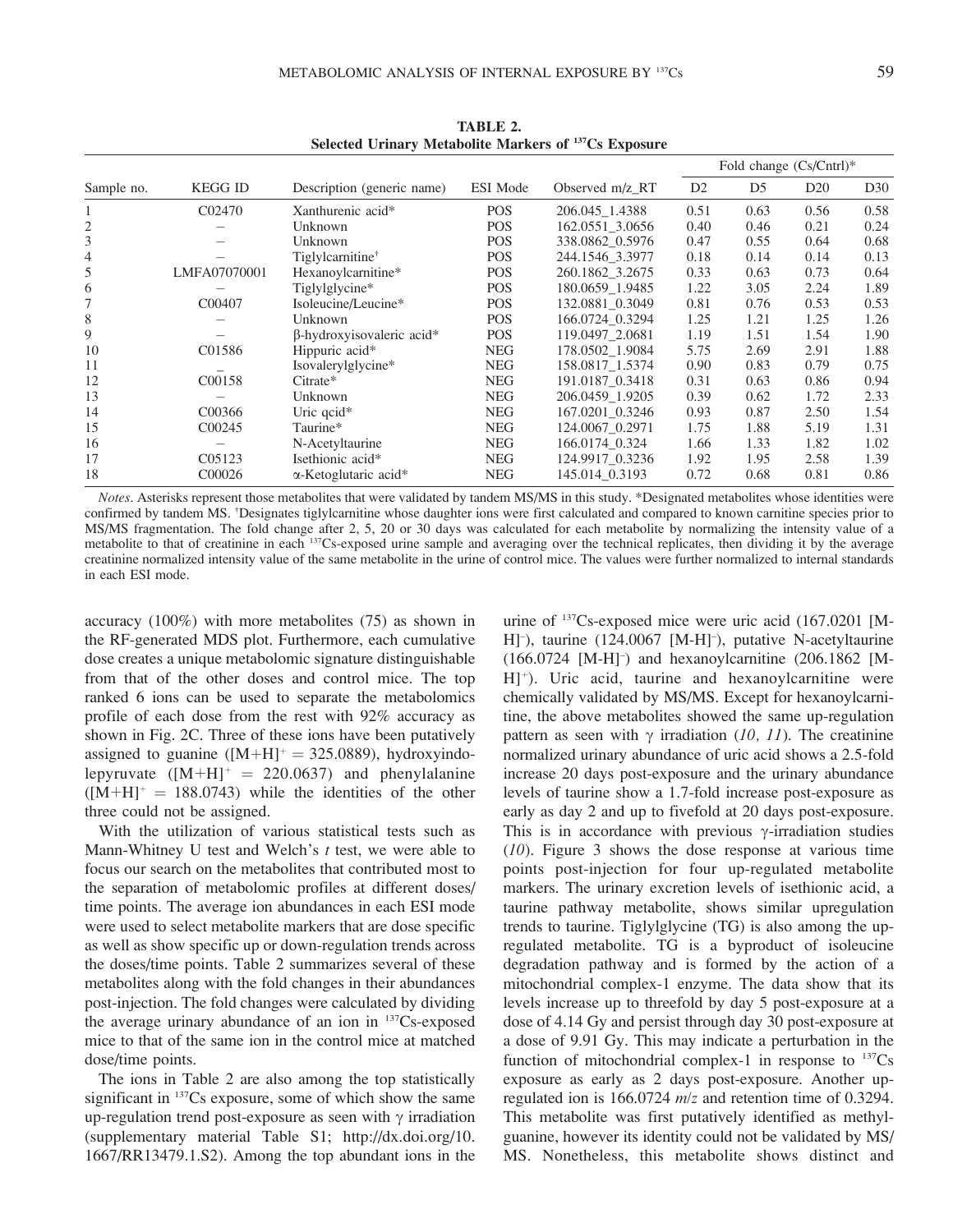

FIG. 3. Urinary excretion abundance of 4 up-regulated metabolite markers in response to  $137$ Cs exposure. Taurine (P value 0.00111) and isethionic acid (P value 0.00291) are from ESI<sup>-</sup> mode and tiglylglycine (P value 0.000533) and the unknown ion (P value 0.0306) are from ESI<sup>+</sup> mode data. The identities of the ion were validated by tandem MS. The abundance of each metabolite was normalized to total creatinine and internal standards spiked in samples in each ESI mode. \*Designates a significant change in the urinary excretion of a metabolite post-irradiation when compared to its urinary excretion in the urine of control mice ( $P < 0.05$ ).

consistent up-regulation in 137Cs-exposed mice and more investigation is needed to determine its identity.

The data was also explored for the presence of downregulated metabolites of biological importance. Figure 4 shows examples of down-regulated metabolite markers post 137Cs exposure. Chemically identified as xanthurenic acid appeared at half its urinary excretion level in 137Cs-exposed mice 2 days after exposure. Its levels did not recover and remained lower than that in the urine of control mice through day 30 post-exposure. Xanthurenic acid is a metabolite of tryptophan pathway and plays an important role in energy metabolism and aging (12).

Tiglylcarnitine (TC) and N-isovalerylglycine (IVG) also show consistent diminishing urinary excretion levels in <sup>137</sup>Cs-exposed mice. TC is an organic acid involved in isoleucine degradation pathway and IVG is a metabolite of leucine catabolic pathway. The decrease in the urinary excretion level of IVG post <sup>137</sup>Cs exposure is similar to what has been reported in literature (10) for external-beam  $\gamma$  irradiation. These observations drove us to look at the levels of leucine and isoleucine in the urine of control and exposed mice. Therefore the spectral feature at m/z of 132.0881 (ion 16 in Table 2) was subjected to MS/MS fragmentation and was compared to that of pure leucine and isoleucine standards. The results showed that these two molecules produce identical MS/MS spectra in our LC/MS system, which made it impossible for us to assign the urinary ion to one of these two molecules based on its MS/MS fragmentation pattern. Thus this down-regulated ion is noted as isoleucine/leucine in Table 2 and throughout this article. In the case of TC, its calculated carnitine moiety daughter ions at CE of 7 eV matched MS/MS spectra of known carnitine species (7–9). The calculated fragments of its acyl group were also observed in the MS/MS spectrum of the ion at  $m/z$  of 244 extracted from the urine samples as shown in the supplementary material Fig. S4; http://dx.doi. org/10.1667/RR13479.1.S1. Further pathway analysis of the statistically significant ions revealed that the leucine/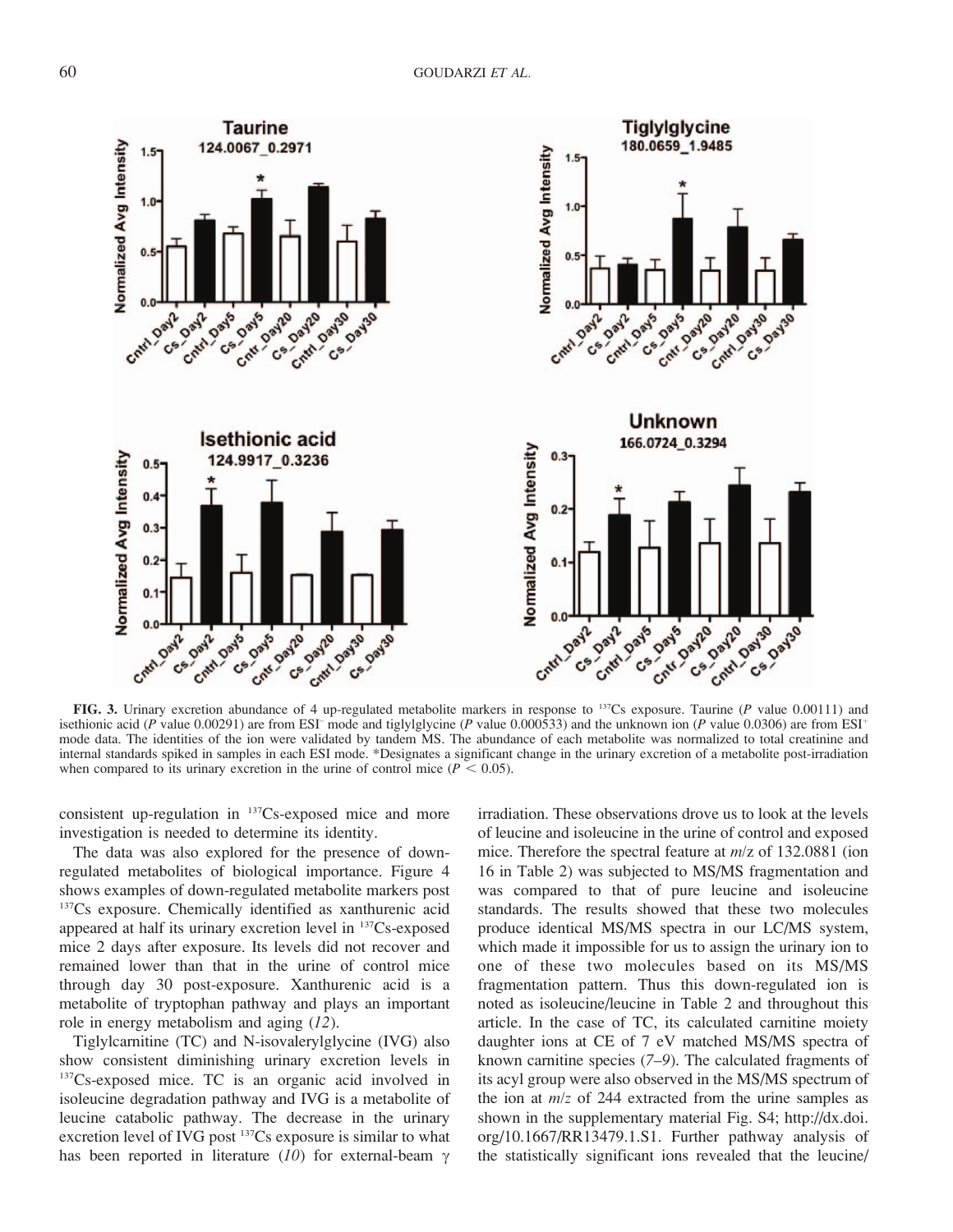

FIG. 4. Urinary excretion abundance of 4 down-regulated metabolite markers in response to <sup>137</sup>Cs exposure. Tiglylcarnitine (P value 7.76e<sup>-7</sup>) and xanthurenic acid (P value 0.0136) were identified in ESI<sup>+</sup> mode and isovalerylglycine (P value 0.0188) and citrate (P value 0.000478) were found in ESI– mode. The identity of tiglylcarnitine was elucidated based on MS/MS spectra of known carnitine species while the identity of the other 3 metabolites were confirmed by MS/MS. The abundance of each metabolite was normalized to total creatinine and internal standards spiked in urine samples in each ESI mode. \*Designates a significant change in the urinary excretion of a metabolite post-irradiation when compared to its urinary excretion in the urine of control mice ( $P < 0.05$ ).

isoleucine and tryptophan metabolic pathways had at least ten metabolites putatively assigned to them (Supplementary Fig. S1; http://dx.doi.org/10.1667/RR13479.1.S1), which indicates considerable perturbations in these pathways due to 137Cs exposure. Citrate and to a lesser extent alphaketoglutarate are also down-regulated. Because both of these metabolites are intermediates in the citric acid cycle a decrease in their levels may further indicate a slow-down in energy metabolism.

# DISCUSSION

In this study, UPLC-TOFMS provided a platform for exploring the urinary metabolomic signature of  $^{137}Cs$ exposure in mice to determine specific markers of early

exposure. This study focused on the most abundant small organic molecules in the urine of mice which could, with potential high accuracy, help predict exposure and shed light on the pathways most perturbed by it. Among such molecules were several of those already noted in  $\gamma$ irradiation studies (external beam) (supplementary material Table S1; http://dx.doi.org/10.1667/RR13479.1.S2). For instance, uric acid, and taurine and isethionic acid both showed significant up-regulation after <sup>137</sup>Cs exposure. Uric acid is the enzymatic product of xanthine oxidase, which is coupled to the production of radical moieties. An increase in the urinary excretion of uric acid post <sup>137</sup>CsCl injection may indicate an increase in the oxidation of hypoxanthine to xanthine, which subsequently forms uric acid. As a result, more ROS species are produced which can contribute to the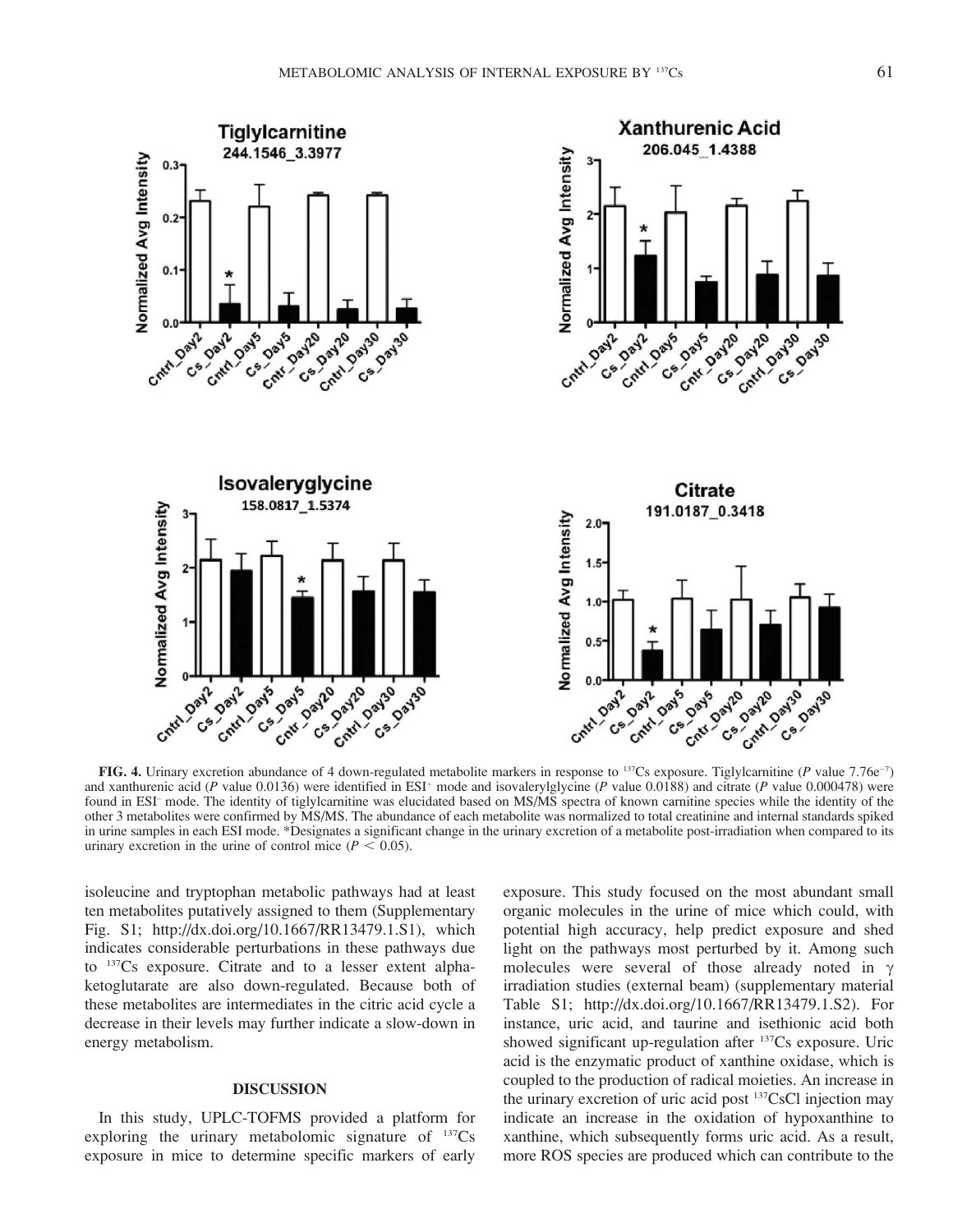overall radiation-induced ROS injury in mice. The increase in the urinary excretion levels of taurine may be due to its protective role against radiation-induced reactive oxygen species (ROS) damage (11, 13, 14). Isethionic acid is taurine's hydroxyl-derivative, and because mammals cannot convert taurine to isethionic acid without the help of the gut microbes  $(15)$ , an increase in its levels post-exposure may be indicative of <sup>137</sup>Cs effects on the gut microbial community. Hippuric acid is yet another gut microbiotamediated metabolite that is excreted after absorption of benzoic acid containing diet and glycine conjugation in liver  $(16)$ . The fivefold increase in the urinary excretion of this metabolite just 2 days post injection (1.95 Gy) also points to the effects of <sup>137</sup>Cs exposure on gut microbes. Overall, <sup>137</sup>Cs exposure has complicated and persistent effects on the urinary metabolome with substantial overlap with that previously reported by  $\gamma$  irradiation.

Among the statistically significant metabolites are also tiglylglycine (TG) and isovarelyglycine (IVG), both associated with the leucine/isoleucine catabolic pathway. The degradation product of both of these branched-chain amino acids is acetyl-CoA, which ultimately feeds into the TCA cycle (supplementary material Fig. S3; http://dx.doi.org/10. 1667/RR13479.1.S1). During the degradation of isoleucine, TG is formed as a byproduct by the mitochondrial enzyme glycine-N-acyltransferase in complex 1 (17). An increase in TG's urinary excretion levels is indicative of complex 1 dysfunction as isoleucine is not fully broken down to acetyl-CoA and instead is converted to TG. This also explains the decrease in the urinary excretion levels of isoleucine. It has been shown previously that an X-ray dose of 2 Gy can significantly reduce the efficiency of cardiac mitochondrial complex 1 leading to inefficient respiration and increased oxidative stress in mice  $(18)$ . Thus, an increase in the excretion levels of TG in 137Cs-exposed mice as early as 2 days post-injection (1.95 Gy) may indicate a decrease in the efficiency of complex 1 in converting branched amino acids to acetyl-CoA. IVG and isovaleric acid are two byproducts of leucine degradation to acetyl-CoA and they are formed when there is a deficiency in mitochondrial isovaleric acid-CoA dehydrogenase. The urinary levels of IVG in  $137Cs$ exposed mice decreased as the levels of hydroxyisovaleric acid increased, indicating a shift from a successful degradation of isoleucine to acetyl-CoA to partial breakdown to isovaleric acid. Catabolism of leucine and isoleucine is an important feeder into the TCA cycle. This may explain the significant decrease in the levels of citric acid and alpha-ketoglutarate. A decline in the urinary levels of xanthurenic acid, an intermediate of tryptophan pathway can also explain the lower levels of TCA cycle intermediates as the tryptophan pathway also feeds the TCA cycle. Fatty acid oxidation is another important feeder of the TCA and a decrease in the urinary excretion of two of its members, tiglylcarnitine and hexanoylcarnitine, may also contribute to the decrease in the urinary levels of citric acid. Tiglylcarnitine was found to be down-regulated in the 137Cs exposed mice. Tiglylcarnitine is formed during degradation of isoleucine by the action of mitochondrial enzyme acetoacetyl-CoA thiolase and assists in transporting fatty acids (19). A decrease in its levels may be indicative of deficiencies in mitochondria function. These examples highlight the potential impact of continued exposure to <sup>137</sup>Cs on energy metabolism related pathways.

The findings also showed a decrease in body weight of <sup>137</sup>Cs-exposed mice compared to control mice (Supplemental Figure 2B), which might be expected with perturbations in energy and microbiome related metabolism. The exposed mice lost 3–10% of their body weight by day 5 postexposure while the control mice steadily gained weight. The weight of the exposed mice started to increase after the day-5 time point. This is consistent with the levels of some of the mentioned perturbed metabolites whose levels seem to climb at time points 20 and 30 days. The biological effects of 137Cs at the metabolomics level are more severe at earlier days but measurable changes persisted through 30 days post-exposure. The urinary excretion levels of majority of significant metabolites in <sup>137</sup>Cs-exposed mice start to resemble those in control mice at days 20 and 30 postexposure, however, the levels never fully recover. The longlasting effects of 137Cs exposure thus can be detected even 30 days post exposure as the body adjusts to cope with the effects of 137Cs over time and as magnitude of metabolite changes diminishes. Although there is minimal difference in dose (0.45 Gy) between day 20 and day 30 post-exposure, the effects of 137Cs are persistent and apparent in the levels of metabolites through day 30.

Results with 137Cs address a critical issue for development of biomarkers for human exposure because a variety of potential exposure scenarios involve protracted relatively low-dose rate irradiation, i.e., relative to dose rates used with acute external photon beam exposures. Most radiation stress studies, including others employing metabolomics approaches, have used external-beam irradiation with high dose-rate  $\gamma$  or X rays where the entire dose is delivered in a few minutes (5, 11, 20). While the latter may mimic direct irradiation by a nuclear explosion, radiation from internal exposure from radionuclides is continuous and at relatively low-dose rates. In addition, our laboratory and others have found that external-beam irradiation triggers transcriptional responses that are relatively proportional to dose (21–23), and the concern arises that continuous protracted irradiation could mimic a series of low doses where molecular responses are at low levels. At some very low level, low dose-rate irradiation would be expected to approach background radiation with no detectable signal. Our current results demonstrate that robust signals at the metabolomics level are generated even though the dose rate averaged only 0.68 mGy/min during the first 2 days and 0.031 mGy/min from 20 to 30 days (supplementary material Table S1; http://dx.doi.org/10.1667/RR13479.1.S2) and gave signals for several metabolites comparable to  $\gamma$  irradiation at 1,670 mG/min (3). For other metabolites (see supplementary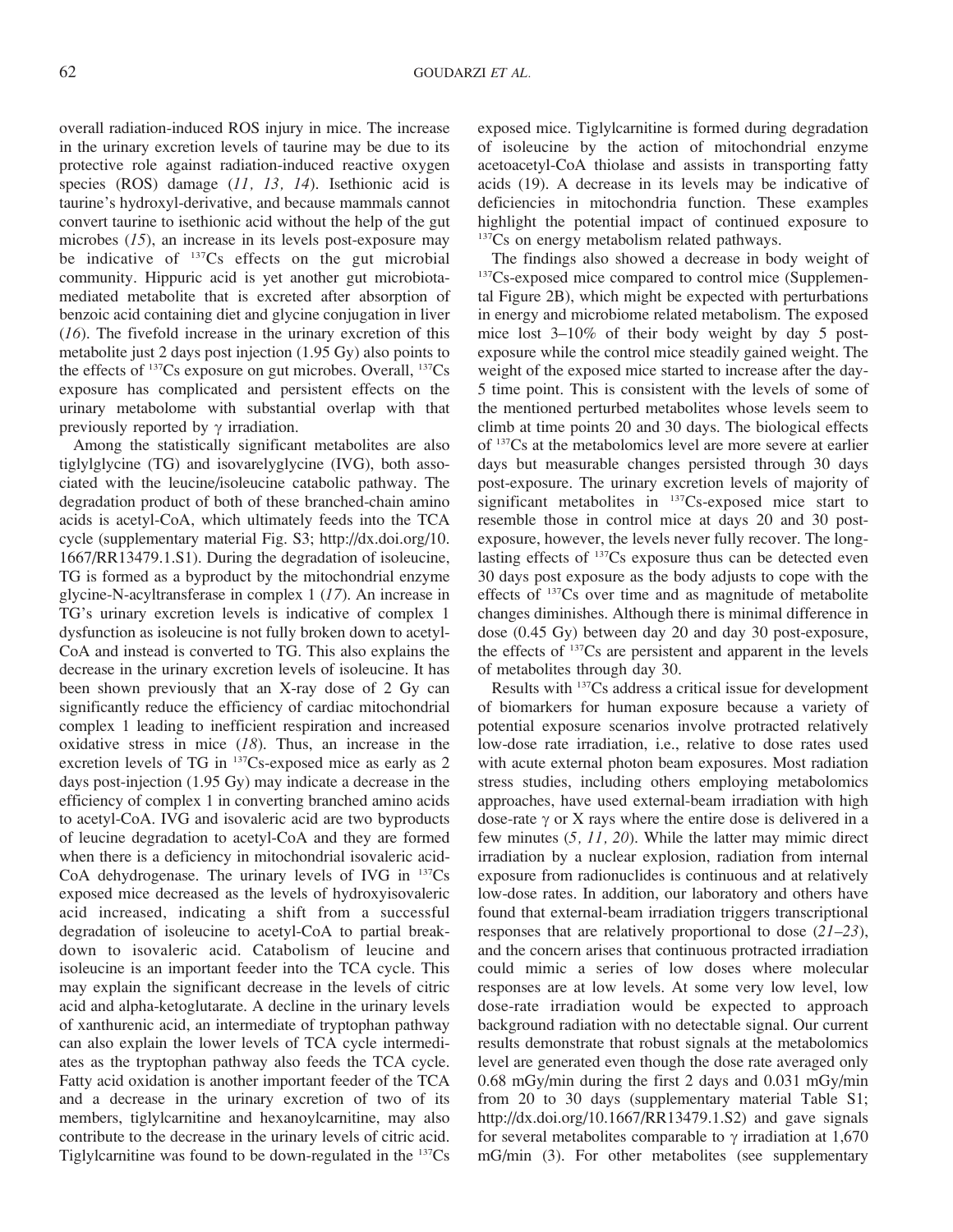material Table S1) responses were only seen with much higher dose-rate  $\gamma$  irradiation (5) and not with <sup>137</sup>Cs. This is reminiscent of radiation responses at the transcriptional level in human cells where many but not all stress-inducible genes showed attenuation at low dose-rate  $\gamma$  irradiation (23). In this study, a subset of stress genes showed dose-rate independent responses from 2,900 mGy/min to 2.8 mGy/ min. Interestingly, many genes associated with apoptosis showed a dose-rate effect and this correlated with reduced cell killing at low dose rate. Considering that the total absorbed dose over 30 days with 137Cs, 9.91 Gy, appreciably exceeded the  $LD_{50/30-}$  (8 Gy) dose for this strain of mice by  $\gamma$ irradiation and that there was no appreciable lethality, a reasonable assumption is that lethality-associated signaling is reduced in vivo by low-dose rate exposures and that this may be reflected in some of the differences between  $137Cs$ and  $\gamma$  irradiation. Considering that the urinary metabolome reflects aggregate net changes in metabolites from many tissues as well as the microbiome, the source of signals is probably quite complex. In addition, some metabolite changes were seen after  $137Cs$  but not  $\gamma$  irradiation (supplementary material Table S1; http://dx.doi.org/10. 1667/RR13479.1.S2), and this could reflect low-dose rate specific responses or perhaps responses specific for an internal radionuclide. From a biomarker standpoint, measureable metabolite changes were seen up to 30 days after <sup>137</sup>Cs injection, and this supports a metabolomics approach to assess radiation exposures.

These findings together with partial degradation of isoleucine/leucine, suggest impairment in mitochondrial efficiency and fatty acid  $\beta$ -oxidation. This is also in accordance with a decrease observed in the urinary abundance of citric acid and a-ketoglutaric acid, which are part of the TCA cycle. Perhaps, monitoring the most affected metabolites can shed light on the long-term effects of 137Cs on mitochondrial function and other important pathways. It will also be interesting to further explore the differences in biological consequences of external-beam irradiation compared to radionuclide poisoning.

### **CONCLUSION**

The results of this study collectively show perturbations in the fatty acid metabolism, amino acid metabolism and the TCA cycle. There are similarities between the urinary metabolomics profile of  $137Cs$  exposed mice and the  $\gamma$ irradiated mice, however, the individual metabolites and the abundances differ between the two types of exposure. Despite relatively low dose-rates compared to previous studies with external-beam  $\gamma$  irradiation, robust responses were seen that for some metabolites increased with time of exposure and hence total absorbed dose in first 3 weeks. Thus, there is ample signal and persistence of signal for radiation biomarkers after exposure to an internal emitter to allow for monitoring of radiation exposures.

# ACKNOWLEDGMENTS

This study was supported by the National Institute of Health (National Institute of Allergy and Infectious Diseases) grant U19 A1067773. The authors would like to thank Georgetown University's Radiation Safety Office and the Proteomic and Metabolomics Shared Resources, NIH P30 CA51008, for making the analysis of the radioactive specimens possible. We would also like to acknowledge the efforts of Yue Luo in mass spectrometry analysis and Dr. Evagelia C. Laiakis for her valuable advice, and Drs. Michael Stabin and Luiz Bertelli for calculation of the murine dose coefficients.

Received: July 5, 2013; accepted: October 7, 2013; published online: December 30, 2013

## **REFERENCES**

- 1. Fushiki S. Radiation hazards in children-Lessons from Chernobyl, Three-mile island and Fukushima. Brain Development 2013; 35:220–227.
- 2. Boecker BB. Comparison of 137Cs metabolism in the beagle dog following inhalation and intravenous injection. Health Phys 1969; 16:785–788.
- 3. Stabin MG, Peterson TE, Holburn GE, Emmons MA. Voxel-based mouse and rat models for internal dose calculations. J Nucl Med 2006; 47:655–659.
- 4. Miller G, Bertelli L, Klare K, Weber W, Doyle-Eisele M, Guilmette R. Software for empirical building of biokinetic models for normal and decorporation-affected data. Health Phys 2012; 103:484–494.
- 5. Laiakis EC, Hyduke DR, Fornace Jr AJ. Comparison of mouse urinary metabolomics profiles after exposure to the inflammatory stressors gamma radiation and lipopolysaccharide. Radiat Res 2012; 177:187–199.
- 6. Kanehisa M, Goto S. KEGG: Kyoto encyclopedia of genes and genomes. Nucleic Acids Res 2000; 28:27–30.
- 7. Zuniga A, Li L. Ultra-high performance liquid chromatography tandem mass spectrometry for comprehensive analysis of urinary acylcarnitines. Anal Chimica Acta 2011; 689:77–84.
- 8. Chase DH, Hillman SL, Van Hove JLK, Naylor EW. Rapid diagnosis of MCAD deficiency: quantitative analysis of octanoylcarnitine and other acylcarnitines in newborn blood spots by tandem mass spectrometry. Clinical Chem 1997; 43:2106–2113.
- 9. Millington DS, Roe CR, Maltby DA. Characterization of new diagnostic acylcarnitines in patients with beta-ketothiolase deficiency and glutaric aciduria type I using mass spectrometry. Biomed Environ Mass Spectrom 1987; 14:711–716.
- 10. Johnson CH, Patterson A, Krausz KW, Lanz C, Kang DW, Luecke H, et al. Radiation metabolomics 4. UPLC-ESI\_QTOFMS-based metabolomics for urinary biomarker discovery in gamma-irradiated rats. Radiat Res 2011; 175:473–484.
- 11. Tyburski JB, Patterson AD, Krausz KW, Slavik J, Fornace AJ, Jr, Gonzalez FJ, et al. Radiation metabolomics 1. Identification of minimally invasive urine biomarkers for gamma-radiation exposure in mice. Radiat Res 2008; 170:1–14.
- 12. Malina HZ, Richter C, Mehl M, Hess OM. Pathological apoptosis by xanthurenic acid, a tryptophan metabolite: activation of cell caspases but not cytoskeleton breakdown. BMC Physiology 2001; 1:7.
- 13. Dilley J. The origin of urinary taurine excretion during chronic radiation injury. Radiat Res 1972; 50:191–196.
- 14. Fellman J, Roth E, Avedovech N, McCarthy K. The metabolism of taurine to isethionate. Arch Biochem Biophys 1980; 204:560–567.
- 15. Huxtable R, Bressler R. Taurine and isethionic acid: distribution and interconversion in the rat. Nature 1972; 102:805–814.
- 16. Phipps A, Stewart J, Wright B, Wilson I. Effect of diet on the urinary excretion of hippuric acid and other dietary-derived